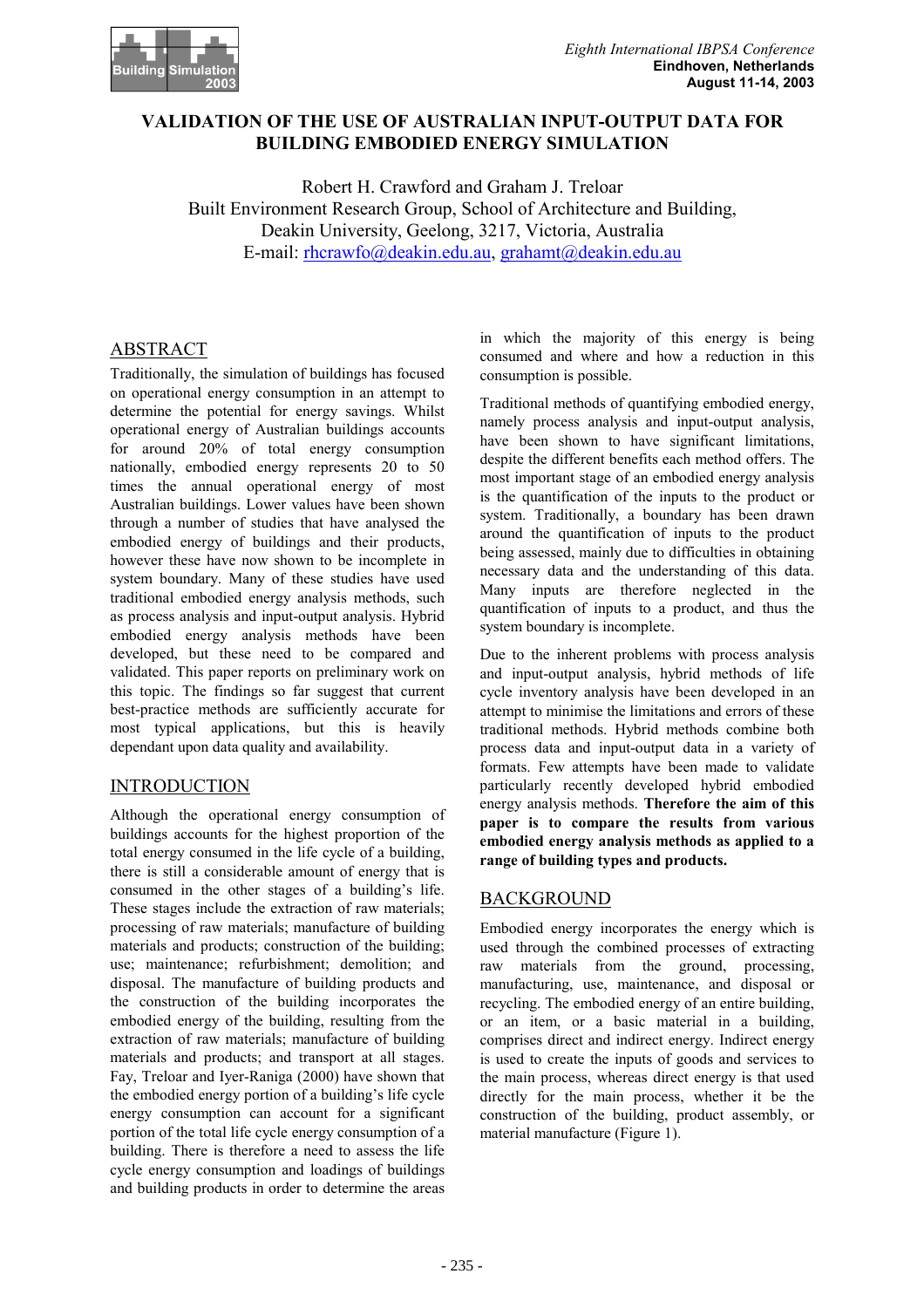

Figure 1 Embodied energy analysis system boundary (after Boustead and Hancock, 1979)

#### **Embodied energy analysis methods**

The accuracy and extent of an embodied energy analysis is dependent on which of the main analysis methods is chosen: process analysis, input-output analysis or hybrid analysis (Treloar, 1997). The two base methods of embodied energy analysis are susceptible to different types of errors and have different benefits. The most widely used of these methods, process analysis, can be significantly incomplete. This is primarily due to the complexity of the upstream requirements for goods and services (Lave et al., 1995). The magnitude of the incompleteness varies with the type of product or process and depth of study but can be 50% or more (Treloar, 1998; Lenzen, 2001). While the accuracy of the process analysis method can be high, it is only relevant to the particular system considered and can be subject to considerable variability (Tucker and Treloar, 1994).

In most cases process analysis is also used to quantify more than just the direct energy and goods and services inputs to the main process. A material input into the main product can be quantified in terms of the material quantity and direct energy inputs. In this case the upstream incompleteness is reduced. however the system boundary may still be truncated both downstream (the direct energy input into the main product) and horizontally (other material inputs into the main product). These errors can be exacerbated as more and more process analysis data is collected, due to the flawed paradigm (Treloar, 1997).

Results of studies by Bullard, Penner and Pilati (1978), Miller and Blair (1985), Peet and Baines (1986) and Lenzen (1999) have proved that even extensive process-based inventories do not achieve sufficient system completeness. This is not as important in some studies as the system completeness may be identical for both products or processes, but when this is not even able to be estimated, validation can be impossible. This issue can have a much greater impact when considering the environmental impacts of a single product or process in a noncomparative study.

The second base method of embodied energy analysis is input-output analysis. This method uses national average data for each sector of the economy and is considered by many researchers to be more comprehensive than process analysis (eg inter alia, Treloar, 1997; 1998; Lenzen, 2000; 2001; and Lave et al., 1995). This method has a systemically complete system boundary, which can therefore potentially solve the major drawback of the process analysis method. However, input-output analysis is generally used as a black box, with no understanding of the values being assumed in the model for each process.

Furthermore, because they are based on many inherent assumptions appropriate for national modelling, a perfect input-output model may not result in valid results for a particular product (Carnegie Mellon University, 2002; Suh, 2000). For this reason, the input-output model should be seen as scoping tool or an estimation method for missing data from the process analysis method. While input-output analysis is systemically complete, some input-output systems are inappropriately constructed, and may leave out significant aspects of the economy (for example, capital investment, Lenzen, 2001). Some of the other main limitations of input-output analysis include; the age of the input-output data; homogeneity assumption; proportionality assumption; the conversion of economic data to energy data; the use of national averages; and sector classification and aggregation.

Hybrid techniques attempt to combine the benefits of both base methods, while minimising their respective limitations. Process-based hybrid analysis (after Bullard, Penner and Pilati, 1978) is almost exclusively based on incomplete process analysis data, suffering similar limitations to those outlined above for the two base embodied energy analysis methods (Treloar, 1998). The input-output systemic completeness is only applied to the components of the model upstream from the process analysis data. Downstream and horizontal truncation can still occur. to significant levels. To some extent, these errors can therefore be compounded, despite the practitioner's best efforts to minimise them.

Input-output-based hybrid analysis combines process data and input-output data in a different way to process-based hybrid analysis, in order to exclude downstream and horizontal truncation. The direct inputs to a specific product or process being studied are calculated using process analysis. While process data is not usually easy to obtain, its use maximises the reliability of the analysis at this stage. Further upstream indirect processes are accounted for by either further applications of process analysis or input-output analysis when the process analysis data is unavailable or is considered too time consuming to collect relative to the significance of the process in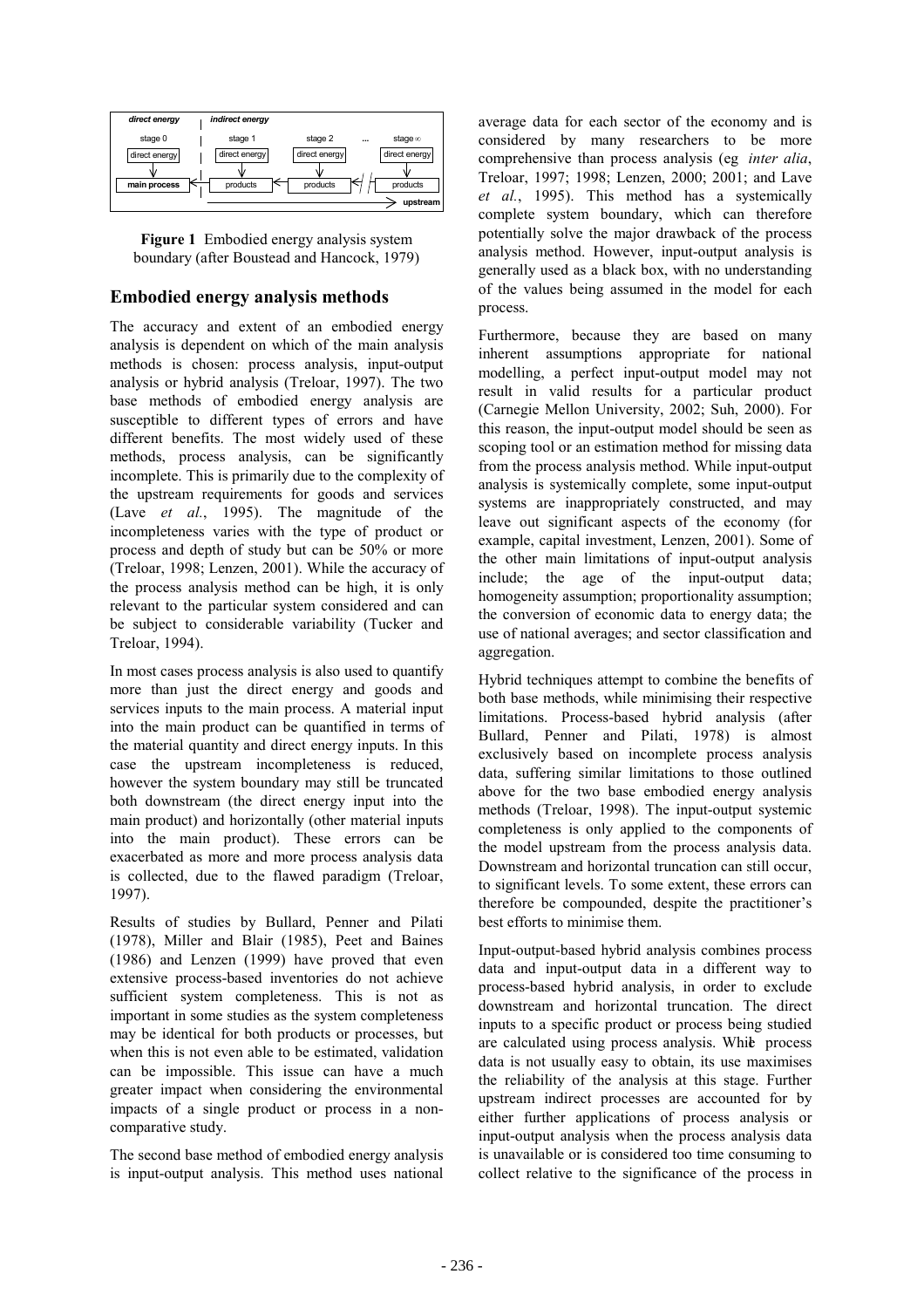question (Treloar, 1997). The input-output model is disaggregated to allow the activities for which process analysis data is available to be subtracted. leaving a remainder that can be applied to the study in an holistic manner to fill all the remaining gaps (as demonstrated in Treloar, Love and Holt, 2001).

# Past embodied energy studies of buildings and building related products

Embodied energy studies have been performed on a number of building types and building related products, including; commercial, residential, and recreational; washing machines and other household appliances; hot water systems; and photovoltaics. These studies have used the range of methods outlined above, and thus, depending on which method has been used, end up with varying and, in some cases, conflicting results.

An individual residential building embodies about 2000 gigajoules (GJ) (Treloar, Love and Holt, 2001). Previous studies, now shown to be incomplete in system boundary, have shown significantly lower values (for example, Hill, 1978; Bekker, 1982; Viljoen, 1995; Lawson, 1996; Adalberth, 1997; Pullen, 2000; and Fay, Treloar and Iver-Raniga,  $2000$ ).

The actual difference in values here is immaterial, suffice to say that the fundamental cause is often the use of different methods. Therefore, this suggests that a comparison of methods is required.

The input-output-based hybrid analysis method proposed by Treloar (1997) has been used in several life cycle and embodied energy studies (Crawford, 2000; Crawford, Treloar, and Bazilian, 2002), which have demonstrated the possible significance of the choice of embodied energy analysis methods. This input-output-based hybrid analysis method is currently preferred, but has yet to be evaluated against the base embodied energy analysis methods and the process-based hybrid analysis method.

## **METHOD**

The necessity to test the input-output-based hybrid embodied energy analysis method comes about by the compounding errors evident in the process-based hybrid analysis method. In the past, researchers have used a number of techniques to evaluate the various methods of embodied energy analysis. These have included error analysis (various types), 'gap' analysis and 'comparative' analysis (Treloar, 1998; Lenzen, 2001). Error analysis is used to assess the error associated with the use of input-output data (Lenzen, 2000). Truncation error analysis is used to assess the extent of truncation associated with the use of process analysis data in a process-based hybrid analysis

context (Bullard, Penner and Pilati, 1978). Error analysis evaluates initial data inputs, however often these are so complex that the sum of the effects of the errors in a national input-output model can be quite different when applied to an individual product.

Other methods have since been developed to overcome this limitation in error analysis by focussing on the outputs of the embodied energy analysis methods. Gap analysis is used to assess the difference between process analysis results and hybrid results, as an evaluation of the completeness of each method (Treloar, 1998). Comparative analysis is used to compare the input-output values for the process analysis components that are used in an input-output-based hybrid analysis (Treloar, 1998). These last two methods are best used together to evaluate and compare embodied energy analysis methods. These methods have been developed and demonstrated by Treloar (1998), however they have only been applied to a single residential building.

In order to compare the results from the four embodied energy analysis methods, and to provide a more accurate representation of the completeness of each of these methods, each method needs to be applied to a range of building types and products. The steps involved in each of the four embodied energy analysis methods are detailed below. Each method is described separately, even though the hybrid methods involve the use of the methods described before each of them. In other words, for an input-output-based hybrid analysis, these method descriptions can also be seen as the four main steps to this analysis.

# **Input-output analysis**

The first step of an input-output analysis is to determine the direct and total energy intensities for the appropriate sector for the product being studied. The retail price of the product is obtained from the supplier of the product, or if this is unavailable, for example for buildings, an estimate is made based on literature and/or necessary assumptions. National input-output tables, produced by the Australian Bureau of Statistics (ABS) on an irregular basis (www.abs.gov.au) are then combined with national energy data from the Australian Bureau of Agricultural and Resource Economics (ABARE) to develop an energy-based input-output model of the economy. A number of these models have been developed for Australia (eg. Treloar, 1997; Lenzen 2000). The input-output tables are divided into the sectors of the Australian economy (for example; 'household appliances', 'road transport', 'residential construction'). Each one of these economic sectors has a respective direct energy intensity and total energy intensity, both quantified in GJ/\$100 of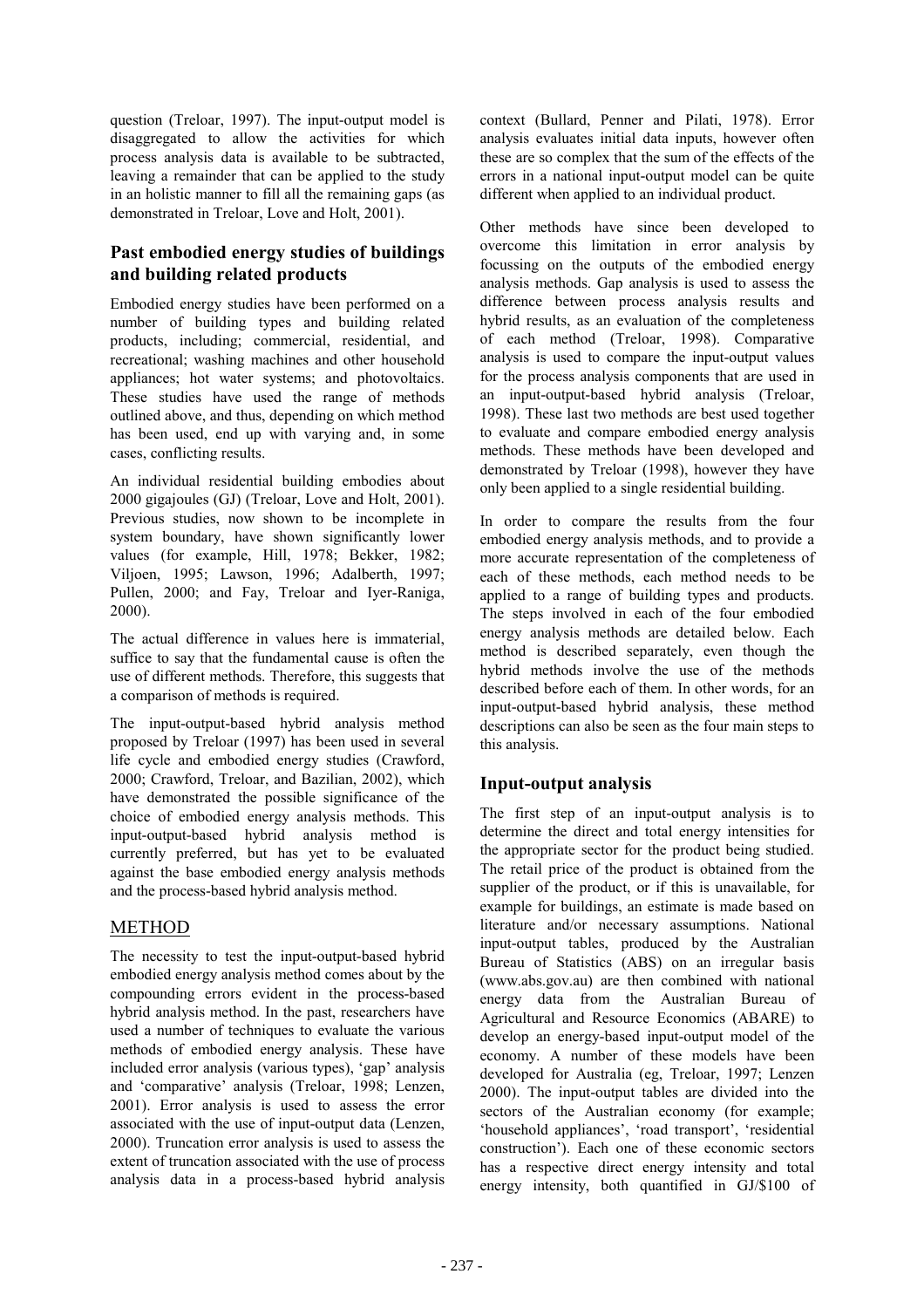product. It is therefore necessary to determine which sector the product being studied belongs to in order to determine the total energy intensity to be applied to that product.

### **Process analysis**

Process analysis involves collecting process specific data for the product being studied. This usually includes only those inputs that are seen as those which are easily obtainable, as this method lends itself to the quantification of direct inputs and only a limited number of indirect inputs. For products such as buildings, this may include those inputs that are quantified in a bill of quantities or by CAD software.

The quantities of material inputs into the main product are measured. Any direct inputs of energy into the main product and those material inputs (direct energy into upstream material inputs are considered as indirect energy into the main product) are also quantified, if available. These energy inputs are then summed to give the embodied energy using process analysis.

Whilst the direct energy inputs to the main product and the material inputs may be accurate, energy inputs such as those further upstream and downstream of those materials as well as those of other materials at the same level, are omitted.

This process analysis figure has been used as the 'total' figure for the embodied energy of a particular product for many past, and even more recent embodied energy analyses, and is often assumed to be substantially complete.

For the method of process analysis used in this study, the data was obtained from a material energy intensity database, derived from Australian industries from the mid 1990s (Grant, 2000).

## Process-based hybrid analysis

The quantities of basic materials obtained through the process analysis are used as the basis for a processbased hybrid analysis. This method of embodied energy analysis usually requires the use of a number of hybrid material energy intensity figures.

A hybrid energy intensity figure (containing both process analysis and input-output analysis data) is calculated for all of the most common basic materials, such as steel, timber, bricks and glass. These figures are expressed in GJ/unit (usually t, kg,  $m<sup>2</sup>$ ,  $m<sup>3</sup>$ ) of material and represent a simplified method of incorporating process analysis data into the analysis, giving the amount of embodied energy contained in, for example, a kilogram of that material. Once the material energy intensities have been calculated, they are multiplied by the quantities of basic materials of the product. These individual material embodied energy figures are then summed to obtain the embodied energy for the product.

The direct energy of the product is then calculated by input-output analysis where a process value is unavailable. The direct energy intensity figure  $(GJ/\$100)$  from the input-output model used in the initial input-output analysis is multiplied by the price of the product, divided by 100, to give the quantity of direct energy input to the product (GJ/product).

For simple energy intensive products, the inclusion of input-output data may have little impact on the final result as there may be only a small number of inputs to the process. Therefore, the process analysis data will provide a fairly complete representation of the product. However, for more complex products such as buildings this type of analysis will be made less complete by; the complexity of inputs, and thus difficulty in obtaining process data for all of these inputs: and the truncation errors already mentioned.

## Input-output-based hybrid analysis

The incompleteness associated with the previous three embodied energy analysis methods can be overcome by using a hybrid method based on inputoutput tables, increasing the completeness of even a process-based hybrid analysis. This method is based on the data gathered in the process analysis, and uses the figure from the process-based hybrid analysis to increase the completeness of the embodied energy analysis even further. The first of these steps is to extract the inputs from the relevant sector of the economy from which the product belongs, by using an algorithm developed by Treloar (1997).

Secondly, from the inputs extracted, the inputs that have been counted in the process analysis inventory are identified. The total energy intensity of each of the inputs represented in the process analysis inventory is subtracted from the total energy intensity of the sector. If a process analysis value is available then the relevant input from the input extraction must be subtracted from the total energy intensity of the sector to avoid double counting. The remainder of the unmodified inputs (the total energy intensity of the sector minus those inputs subtracted, in GJ/\$100) are then multiplied by the price of the product (\$) and divided by 100 to give the additional embodied energy for the product, in GJ. The process-based hybrid analysis embodied energy value (obtained previously) is then added to this figure, minus the direct energy component (as this is included in the remainder of unmodified inputs) to give the inputoutput-based hybrid analysis embodied energy total.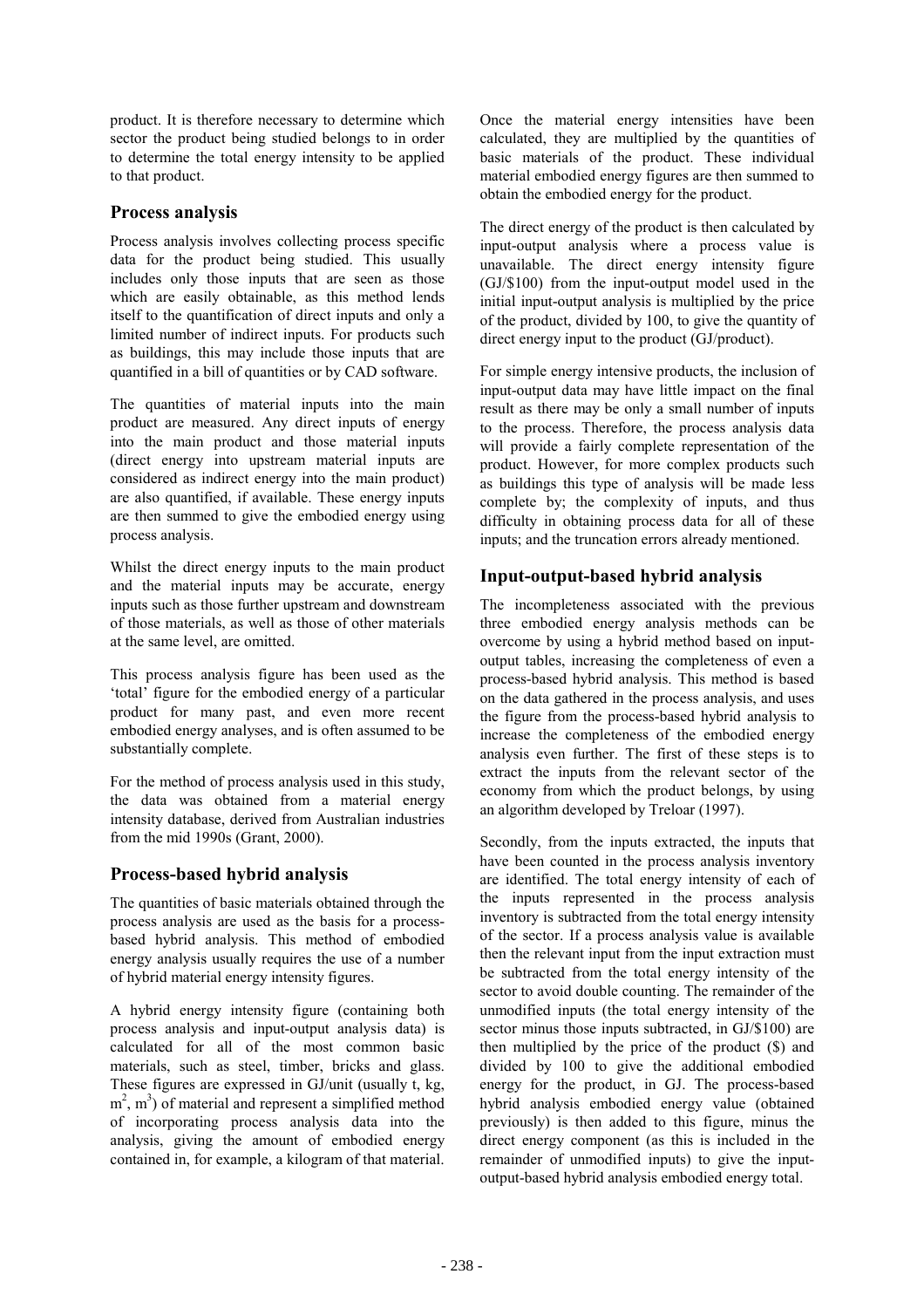The use of this method can help to minimise time by determining the inputs to a product that may not be significant, in order to focus on those that are.

#### **Evaluation method**

The following provides a description of the detailed evaluation method applied to a range of products, systems and materials to provide a more detailed assessment of the use of input-output data. The evaluation methods that have been used for the evaluation of the embodied energy analysis methods in this study include:

- gap analysis: and
- comparative analysis.

Gap analysis has been used to assess the difference between the process analysis values and the inputoutput-based hybrid analysis values for each of the case studies. This is done by subtracting the equivalent process analysis value from the inputoutput-based hybrid analysis value. The purpose of this is to then show the embodied energy added through the use of input-output data, through the application of the more complete input-output-based hybrid analysis method.

The gap can also be expressed as the percentage of completeness of the process analysis value when compared to the input-output-based hybrid analysis values (Equation 1).

$$
GAP = \frac{IOBHA - PA}{IOBHA} \times 100
$$
 (Equation 1)

Where  $PA$ , is the embodied energy of the main product through process analysis; and

 $IOBHA$  = the embodied energy of the main product through input-output-based hybrid analysis.

The comparative analysis is used to compare the process analysis and input-output analysis values of embodied energy for the whole building or product, individual components and materials. The inputoutput analysis values being those input-output figures from the input-output model which are, through the process of the input-output-based hybrid analysis, substituted with process analysis data. The process analysis values are therefore those process analysis figures which are substituted in place of the input-output figures in the input-output model. These two comparable figures are then plotted on an x-y graph to visually compare the input-output values, against the more reliable process analysis values.

## Application of method to case studies

In order to test the use of the input-output-based hybrid analysis, the evaluation techniques are applied to a range of different elements, materials, systems and products and at different levels of detail and depth. Due to the significant environmental concerns on the energy consumption of buildings, the focus of the selection of these items was towards those related directly to buildings. A number of case studies were selected, all of which required a reasonable amount of process data quantities to be available to enable a valid comparison to the equivalent input-output values

Once the input-output-based hybrid analysis was applied to each case study and the results of the embodied energy analysis determined, the evaluation methods were applied. The results obtained from these evaluations were then used to determine any advantages to using the input-output-based hybrid analysis over traditional embodied energy analysis methods. The quantities of materials used in each of the case studies were determined. Information regarding components, materials, masses, areas and volumes was obtained from various sources. These usually included the architectural plans. specifications and/or bill of quantities, the manufacturers of the various products, or through assumptions where information was unavailable or unknown

#### **Case study description**

The first case study chosen for this study was the Velodrome for the 2006 Melbourne Commonwealth Games. The building is to be constructed in the city of Melbourne, Australia and consists of a two-storey building, with a gross floor area of  $8947 \text{ m}^2$ , which also includes change rooms, function rooms and spectator seating. The construction of the building incorporates concrete slabs and walls; steel trusses and framing; metal clad roof and external walls; and aluminium windows (Figure 2).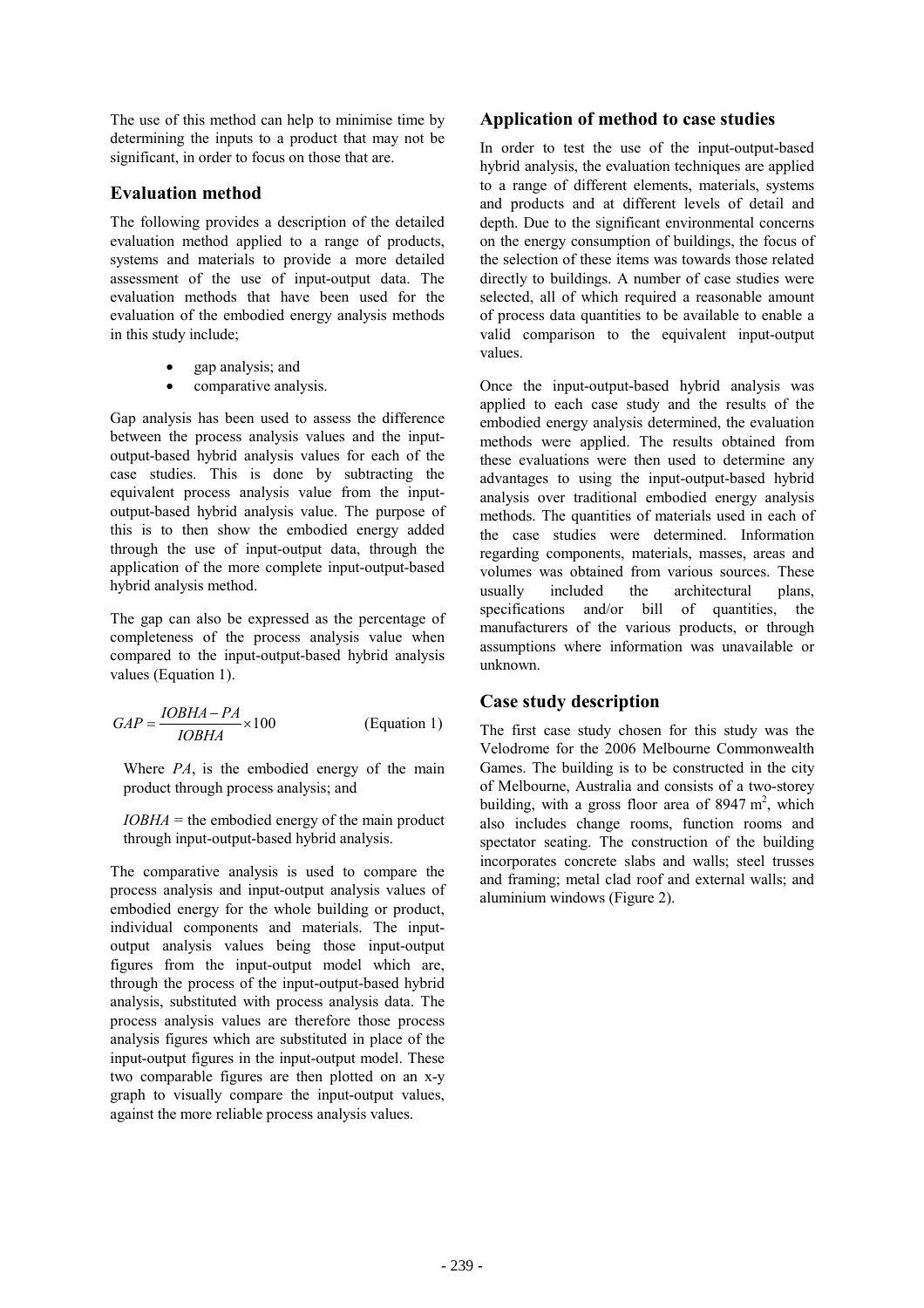

Source: McKerrell Lynch Design, 2002.

#### Figure 2 View of Velodrome

A number of other case studies have also been used. These have been summarized below and include both residential and commercial buildings, and other building products, such as a washing machine, solar water system and building hot integrated photovoltaics.

Table 1 Building case study details

| Case study                    | No. of<br>storeys | <b>GFA</b><br>(m <sup>2</sup> ) | Construction<br>type                |
|-------------------------------|-------------------|---------------------------------|-------------------------------------|
| Velodrome (1)                 | 2                 | 8947                            | Steel frame and<br>precast concrete |
| Commercial<br>building $(2)$  |                   | 11588                           | Steel frame and<br>precast concrete |
| Residential<br>building $(3)$ |                   | 109                             | Brick veneer                        |

Table 2 Building product case study details

| Case study                               | Price<br>$(\$)$ | <b>Size</b>                          | Description                          |
|------------------------------------------|-----------------|--------------------------------------|--------------------------------------|
| Washing<br>machine (4)                   | 1050            | 5kg                                  | Typical<br>model                     |
| Solar hot<br>water system<br>(5)         | 2986            | 300L tank,<br>$3.96m^2$<br>collector | Electric<br>boosted, 2<br>collectors |
| <b>Building</b><br>integrated PVs<br>(6) | 1560            | $1.26m^2(2 x)$<br>$0.63m^2$ )        | $75W$ c:Si<br>modules                |

### **RESULTS**

The embodied energy of each of the case studies, using each of the embodied energy analysis methods. is shown below (Table 3 and Table 4), showing both the modified (process analysis) and unmodified (input-output analysis) proportions.

Table 3 Embodied energy of building case studies for each analysis method  $(GJ/m<sup>2</sup>)$ 

|   |                                       |     |      | <b>IOBHA</b> |              |                 |
|---|---------------------------------------|-----|------|--------------|--------------|-----------------|
|   | $\mathbf{PA}\left( \mathbf{a}\right)$ | IOA | PBHA | Total<br>(b) | %PA<br>value | $%$ IO<br>value |
|   | 10.5                                  | 6.8 | 14.9 | 16.8         | 62           | 38              |
| 2 | 9.0                                   | 7.7 | 14.0 | 16.4         | 55           | 45              |
| 3 | 6.6                                   | 5.1 | 10.2 | 11.1         | 59           | 41              |

Table 4 Embodied energy of building product case studies for each analysis method (GJ)

|   |          |      |      | <b>IOBHA</b> |              |                 |
|---|----------|------|------|--------------|--------------|-----------------|
|   | PA $(a)$ | IOA  | PBHA | Total<br>(b) | %PA<br>value | $%$ IO<br>value |
| 4 | 3.6      | 8.1  | 4.5  | 6.8          | 53           | 47              |
| 5 | 17       | 23.1 | 25.7 | 33.6         | 51           | 49              |
| 6 | 7.9      | 17.5 | 11.2 | 14.9         | 53           | 47              |

Table 5 shows the results of the gap analysis for each of the case studies. This gap is expressed as the percentage of completeness of the process analysis value (a) when compared to the input-output-based hybrid analysis values (b) (refer to Table 3 and 4).

Table 5 PA and IOBHA embodied energy gap

| Case study                  | GAP $\left(\frac{b-a}{b}\right)$ |
|-----------------------------|----------------------------------|
| Velodrome $(1)$             | 38%                              |
| Commercial building (2)     | 45%                              |
| Residential building (3)    | 41%                              |
| Washing machine (4)         | 47%                              |
| Solar hot water system (5)  | 49%                              |
| Building integrated PVs (6) | 47%                              |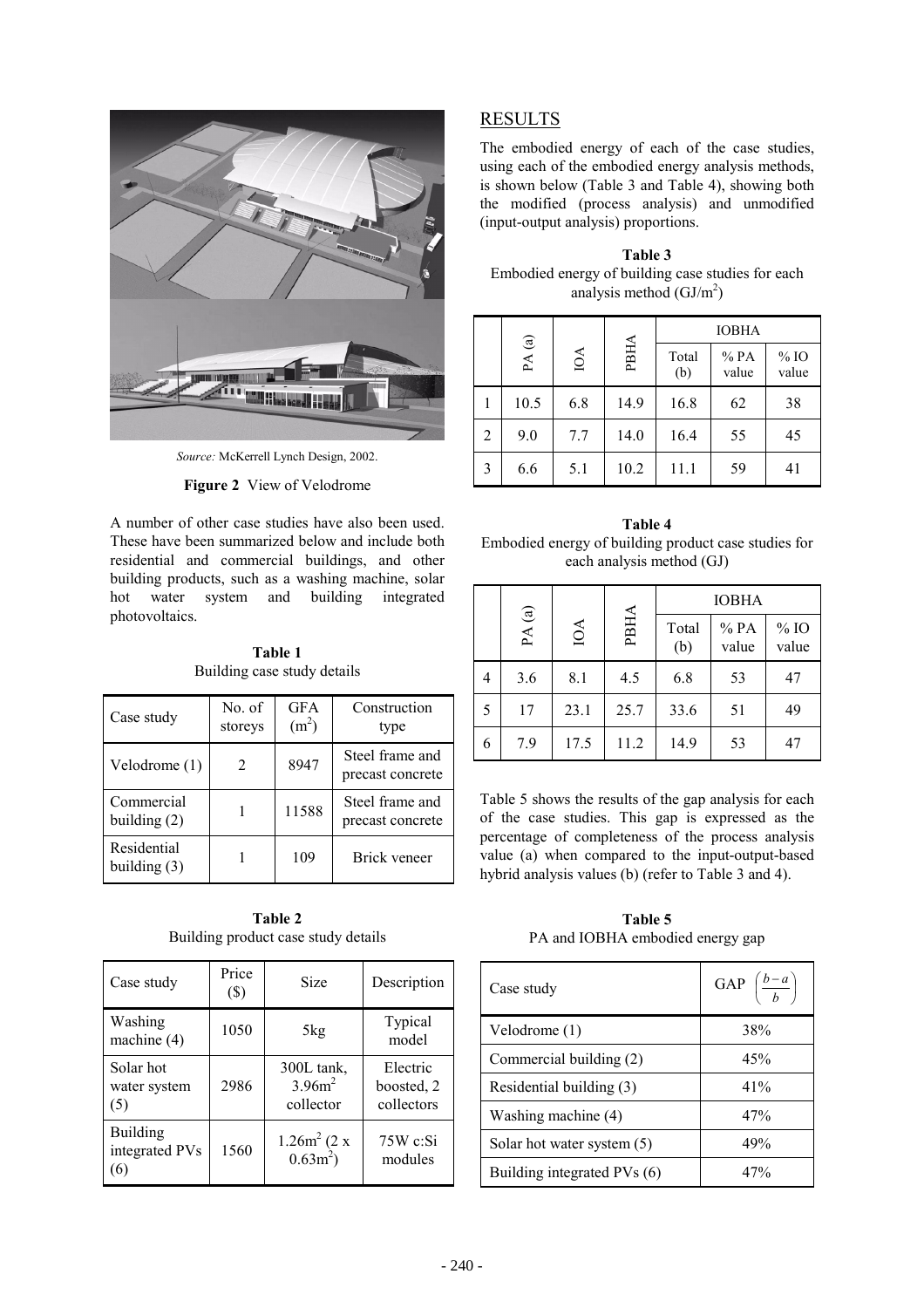The gap between the process analysis value and input-output-based hybrid analysis value can be up to 50% (Table 5).

Figure 3 shows the results of the comparative analysis for each of the case studies. The initial input-output values for each case study are compared to the modified process analysis values of embodied energy to determine the validity of the input-output values, against the more reliable process analysis values. A logarithmic scale is used to avoid smaller values being lost for the sake of visual comparison. The intent here is not to show a strong correlation, but rather to indicate that the national average inputoutput data is not always a perfect model for the process analysis data.



Figure 3 Comparison of input-output values and process analysis values

With the majority of points in Figure 3 being above the left-bottom to right-top diagonal, the initial inputoutput values are shown to be conservative. The use of input-output data to fill gaps in the hybrid model is also likely to be conservative.

The relatively large discrepancies between the inputoutput and process analysis methods highlighted in Figure 3 will be substantially resolved by the application of a new input-output model in this year's work on the project. Furthermore, the application of the technique to building material and element level will allow many more data points to be produced and consequently allow a statistical analysis of the results.

#### **CONCLUSION**

In this paper, the main embodied energy analysis methods were evaluated across a range of building types and products. The results showed that current methods are sufficient for the data typically available. Input-output-based hybrid analysis is currently the preferred method. The use of the input-output model combined with the process analysis data can assist in determining what process analysis data to collect, and even how much time should be spent on each process. Furthermore, the input-output model can be used to fill gaps in other previous methods.

Further research includes updating the input-output model and adding several more case studies. The new input-output model may lead to improvements in the input-output and hybrid embodied energy analysis methods

#### **REFERENCES**

- Adalberth, K. (1997) Energy Use During the Life-Cycle of a Single Unit Dwelling: Examples, Building and Environment, 32(4), 321-330.
- Bekker, P.C.F. (1982) A Life-Cycle Approach in Building, Building and Environment, 17(1), 55-61
- Boustead, I. and Hancock, G.F. (1979) Handbook of Industrial Energy Analysis, Ellis Horwood Limited, Chichester.
- Bullard, C.W., Penner, P.S. and Pilati, D.A. (1978) Net Energy Analysis: Handbook for Combining Process and Input-Output Analysis, Resources and Energy, 1, 267-313.
- Carnegie Mellon University (2002) Economic Input-Output Cycle Assessment: Life http://www.eiolca.net, last accessed 5th November.
- Crawford, R.H. (2000) A Net Energy Analysis of Hot Water Systems, Bachelor of Arts (Architecture) Honours Thesis, Deakin University, Geelong, 90p.
- Crawford, R.H., Treloar, G.J. and Bazilian, M. (2002) A Net Energy Analysis of Cogeneration with Building Integrated Photovoltaic Systems (BiPVs), Proceedings: Australasian Universities Power Engineering Conference  $(AUPEC)$ . Melbourne, October, 6p.
- Fay, R., Treloar, G. and Iver-Raniga, U. (2000) Life-Cycle Energy Analysis of Buildings: A Case Study, Building Research and Information, 28(1),  $31-41.$
- Grant, T. (2000) Australian Material Inventory Database of Life Cycle Assessment Values for Materials, RMIT, Melbourne.
- Hill, R.K. (1978) Gross Energy Requirements of Building Materials, *Proceedings: Department of* Environment Housing and Community Development Conference, Sydney, March, 179-190
- Lave, L.B., Cobas-Flores, E., Hendrickson, C.T. and McMichael, F. (1995) Life-Cycle Assessment: Input-Output Analysis to Estimate Using